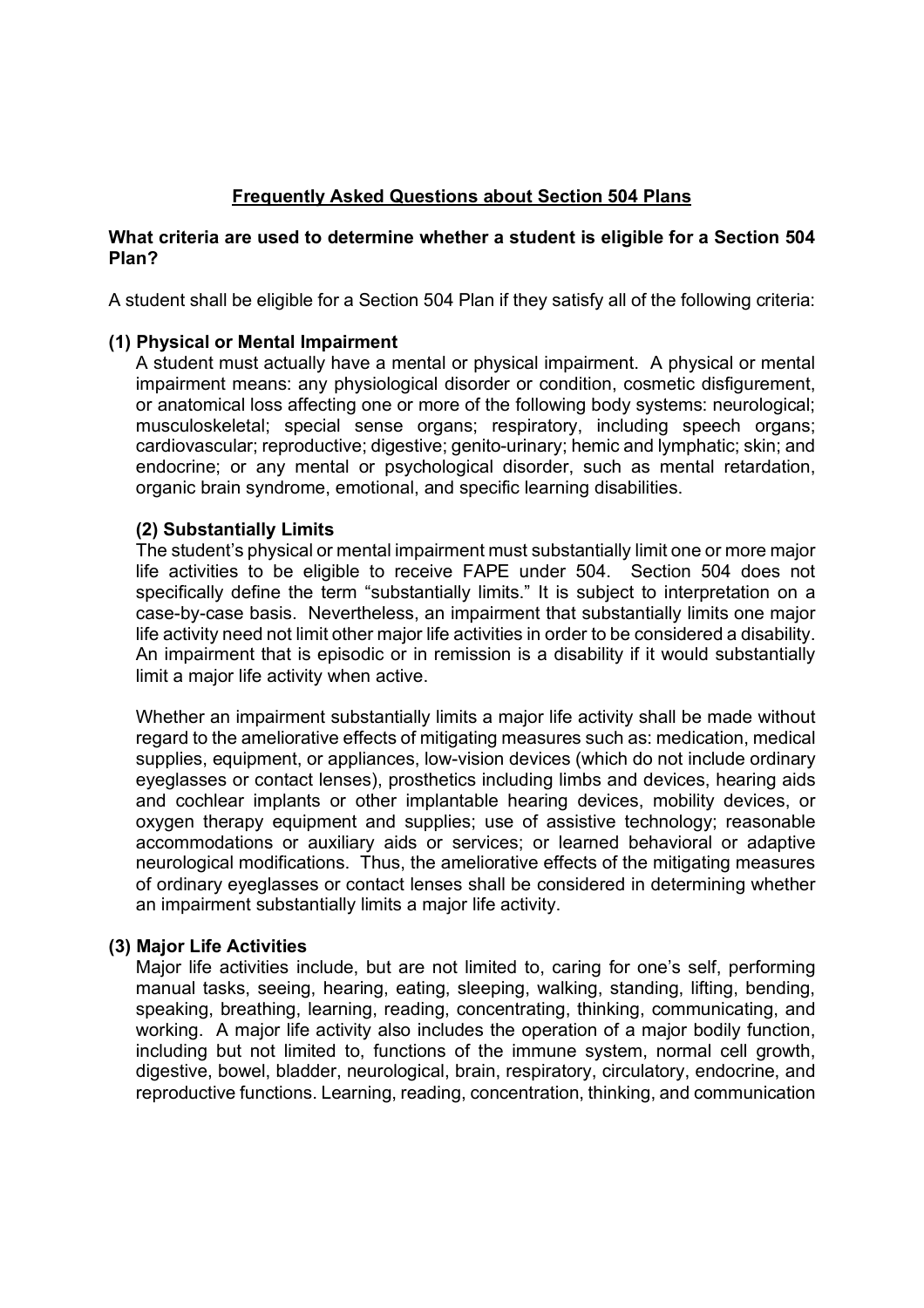are typically, but not always, the major life activities utilized to determine Section 504 eligibility in the schools.

# **How is a Section 504 Plan referral made?**

When a student is exhibiting academic, attendance, social and/or behavioral problems the student's school will convene a Student Success Team ("SST") meeting. The purpose of the SST is to investigate the needs of the student. This preliminary investigation should result in a disposition including one of three things: regular education interventions that meet the student's needs, a referral to review Section 504 Plan eligibility, and/or a referral for a special education evaluation pursuant to the Individuals with Disabilities Education Improvement Act of 2004 ("IDEIA"). If it is determined that the student be referred for a Section 504 Plan Eligibility Review, then a Section 504 Plan Referral Form should be submitted to the school's Section 504 Site Chairperson.

A parent, guardian, teacher, counselor, related service provider, other school staff, and/or community agency may also directly initiate a Section 504 Plan referral without going through the SST process. The individual making the referral should complete the Section 504 Plan Student Referral Form and forward it to the Section 504 Site Chairperson.

### **What is the Section 504 Plan evaluation process?**

The District shall evaluate a student who is suspected of having physical or mental impairment that substantially limits one or more major life's functions and may require accommodations or modifications to the educational program. The evaluation shall occur before taking any action with respect to the initial placement or a change of placement of the student.

When selecting tests and other evaluation materials, the District will ensure that they are: validated for the specific purpose for which they are used; administered by trained personnel in conformance with the instructions provided by their producer; tailored to assess specific areas of educational need and not merely those which are designed to provide a single general intelligence quotient; and administered so as best to ensure that, when a test is administered to a student with impaired sensory, manual, or speaking skills, the test results accurately reflect the student's aptitude or achievement level or whatever other factor the test purports to measure, rather than reflecting the student's impaired sensory, manual, or speaking skills (except where those skills are the factors that the test purports to measure).

The District may administer and use formal and informal measures as deemed necessary. If the team is going to conduct formal assessment and/or observations in order to determine eligibility, then the team must obtain informed and written consent from the parent/guardian before the student is evaluated.

Once the evaluations are completed, the District will schedule a Section 504 team meeting to review the evaluations and the student's Section 504 team will determine whether the student is eligible for an accommodation plan under Section 504.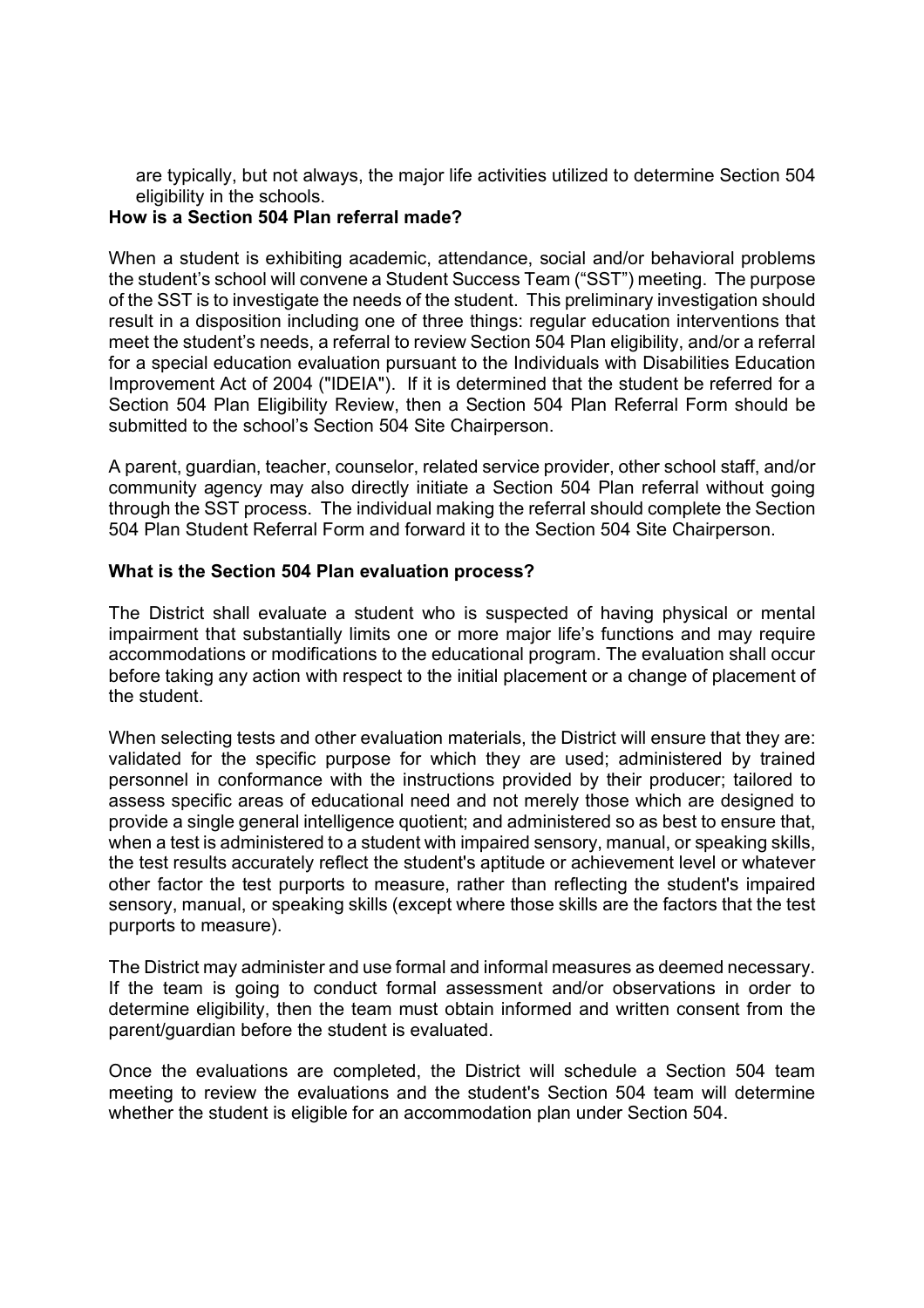## **What is the process for reviewing Section 504 Plan eligibility?**

At the initial Section 504 team meeting, the team will decide whether the student is eligible for a FAPE under Section 504 by deciding whether the student has a physical or mental impairment that substantially limits one or more major life activities. If the team determines that the student is eligible to receive a FAPE under Section 504, the team will develop a Section 504 Plan. (34 CFR 104.33)

The Section 504 team shall consist of individuals knowledgeable about the student, the meaning of the evaluation data being reviewed, and placement options. The team may include at least one of the student's general education teachers, other teachers, the student and individuals who can interpret the instructional implications of the assessment results. The parents shall be invited to Section 504 Accommodation Plan team meeting. The parents are not required members of the team however, they are knowledgeable about student.

The Section 504 team, in deciding whether a student is eligible for a Section 504 Accommodation Plan, will collect and carefully interpret evaluation data and in a making placement decision, the team will draw upon information from a variety of sources, including, but not limited to, observations, testing, reports, District evaluations, medical records, letters from doctors, health care plans, school records, school administration, school counselors, teachers and paraprofessionals that work with the student, the parent, and when appropriate, the student.

#### **How often should a Section 504 Plan be reviewed?**

The Section 504 Plan should be reviewed on an annual basis, at which time the parent/guardian should receive a copy of the District's notice of parent/guardian rights and procedural safeguards. Further, a re-evaluation of the student should occur at least every three years, or before any significant change in placement, including exiting the student from a Section 504 Plan.

# **Are there situations when it is inappropriate to offer a Section 504 Plan?**

Evaluating the student and determining if the student has a physical or mental impairment that substantially limits one or more major life activities determines eligibility for a Section 504 Plan. If the student does not exhibit a physical or mental impairment that substantially limits one or more major life's functions then a Section 504 A Plan will not be developed for the student. (Keep in mind that while a Section 504 Plan might not be appropriate, other kinds of accommodation plans e.g. SST plan may be appropriate.) Some common misuses of a Section 504 Plan are outlined below:

• A parent/guardian and/or doctor presents the school with a disability diagnosis and a Section 504 Plan is written without first determining if the disability causes substantial limitation of a major life activity.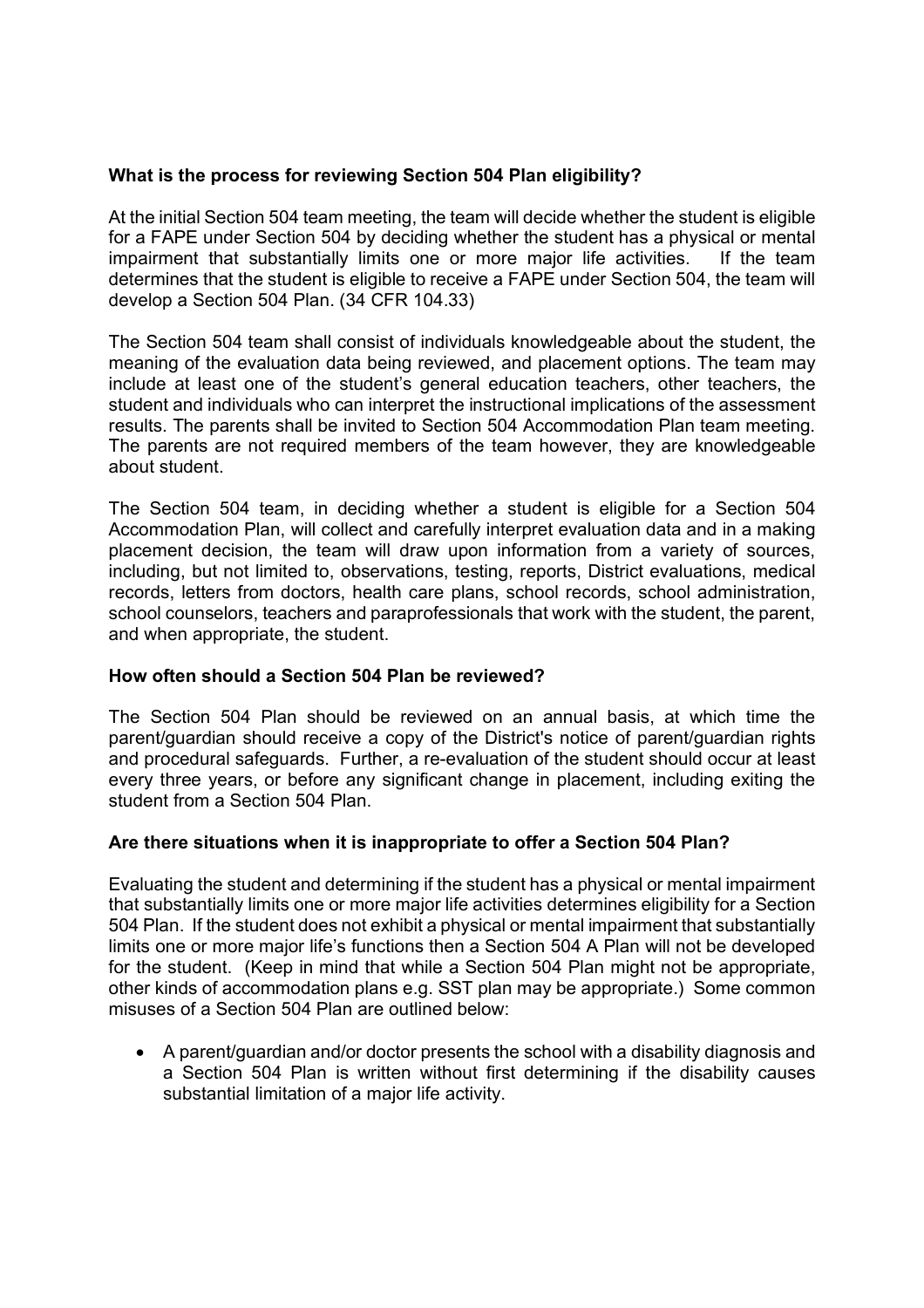- A student is placed on a Section 504 Plan because the student has a record of impairment or is regarded as being impaired, but the student does not actually have a disability that substantially limits a major life activity.
- A student fails to qualify for special education and related services under the IDEA, but is automatically provided with a Section 504 Plan.
- A student is automatically placed on a Section 504 Plan when the student no longer qualifies for special education services under the IDEA without first qualifying based on Section 504 criteria.

#### **Are there any special rules regarding discipline and students with Section 504 Plans?**

In disciplinary situations, students who have a Section 504 Plan may be suspended or placed in an alternative interim setting to the same extent these options would be used for children without disabilities. School personnel may also consider any unique circumstances on a case-by-case basis when determining whether a change in placement (in this context a disciplinary removal) is appropriate for a child with a disability who violates a code of student conduct. This change of placement may be to an appropriate interim alternative education setting, another setting, or suspension for not more than ten (10) consecutive school days. Additionally, removals of not more than ten (10) consecutive school days in the same school year for separate incidents of misconduct may be made.

After a child with a disability has been removed from his or her current placement for ten (10) school days in the same school year, during any subsequent days of removal, child is entitled to a manifestation determination meeting within ten (10) school days of the District's decision to change the student's placement. The child's parent/guardian must be invited to participate as a member of this manifestation determination meeting. At this meeting, the team will determine (based upon a review of all relevant information in the student's cumulative and Section 504 Plan files, the student's Section 504 Plan, any teacher observations, and any relevant information provided by the parent/guardian) whether the student's alleged behavior was a manifestation of his/her disability by answering the inquiry required by the IDEA.

- Whether the conduct in question was caused by, or had a direct and substantial relationship to the student's disability; or,
- Whether the conduct in question was the direct result of District's failure to implement the student's current Section 504 Plan.

If the team answers yes to either question, the alleged misconduct shall be determined to be a manifestation of the student's disability. However, if the team answers no to both questions, the alleged misconduct shall be determined not to be a manifestation of the student's disability and the District may take disciplinary action against the student, such as expulsion, in the same manner as it would with a child without disabilities. If the